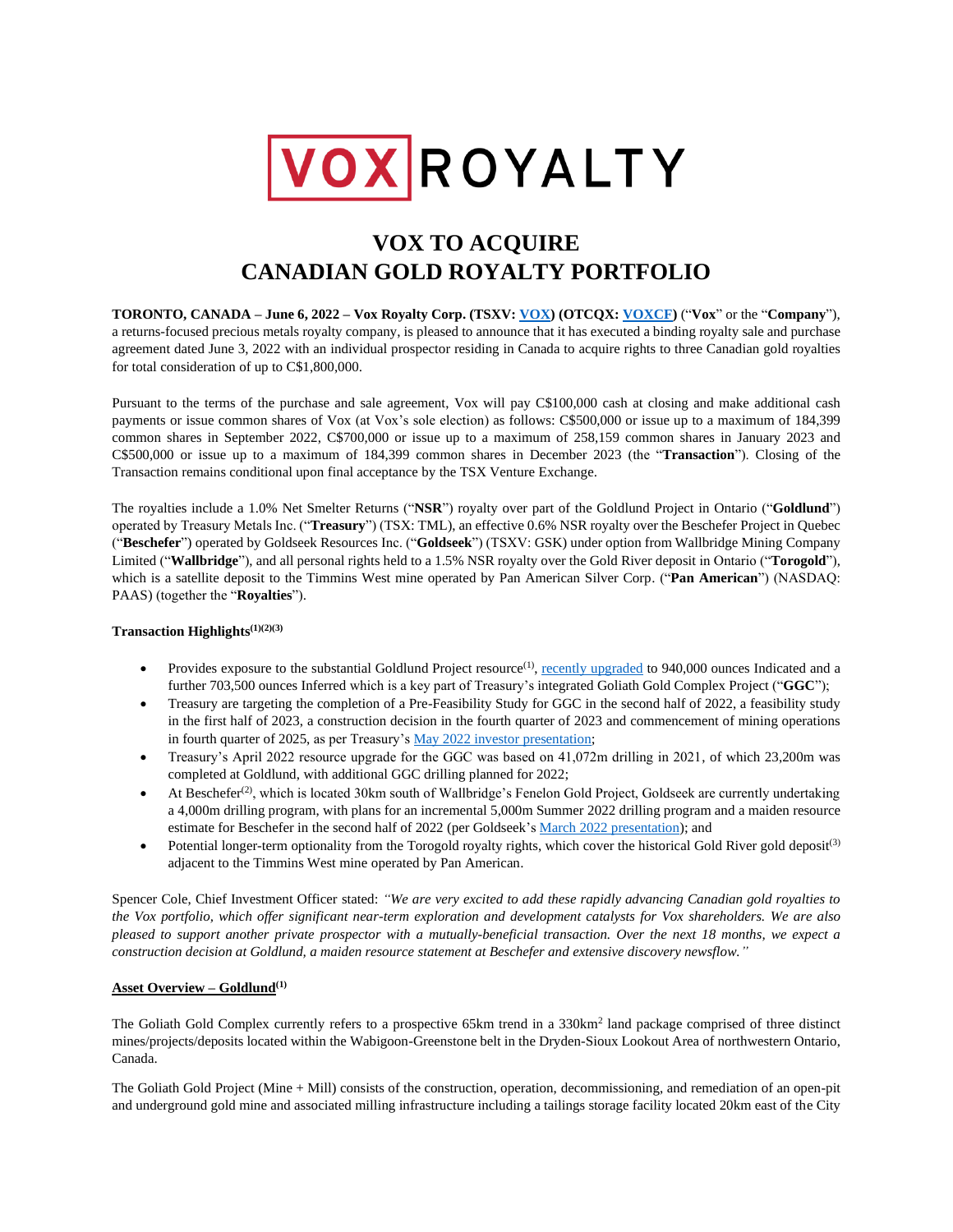of Dryden, Ontario. The Goliath Gold Project received Federal Environmental Assessment Approval in 2019 with the Minister of Environment and Climate Change Canada concluding that the Goliath Gold Project was unlikely to result in significant adverse effects to the environment. Treasury has commenced the process of receiving additional permits and approvals to construct and operate the Goliath Gold Project (Mine + Mill).



*Figure 1: Goldlund Royalty Location within Goliath Gold Complex (Source: [https://treasurymetals.com/site/assets/files/4246/treasury\\_metals\\_investor\\_presentation\\_may.pdf\)](https://treasurymetals.com/site/assets/files/4246/treasury_metals_investor_presentation_may.pdf)* 

The GGC consists of three primary deposits, Goliath, Goldlund and Miller. The proposed development pathway envisaged in the GGC 2021 Preliminary Economic Assessment was a "hub & spoke" development strategy where a central mill would be developed at the Goliath Project, with ore mined across all three deposits and centrally processed at the Goliath mill.

The Goldlund deposit was the primary focus of Treasury's 2021 drill campaign, with 68% of the total holes drilled for the April 2022 resource update. The updated resource for Goldlund is based on a total of 2,197 drill holes measuring 240,601 metres, incorporating 120 drill holes and 21,474 metres from the 2021 drilling campaign. The 2021 drilling campaign targeted the conversion of the Inferred Mineral Resource, much of which was halo mineralization at lower grades located within the open pit. In addition, higher-grade mineralization was targeted at depth, increasing the confidence and depth of the Mineral Resource open pit. At Goldlund, 100,000 ounces of gold were converted to Measured and Indicated Mineral Resources through the 2021 drill campaign, and an additional 392,500 ounces of gold were added to the Inferred Mineral Resource category.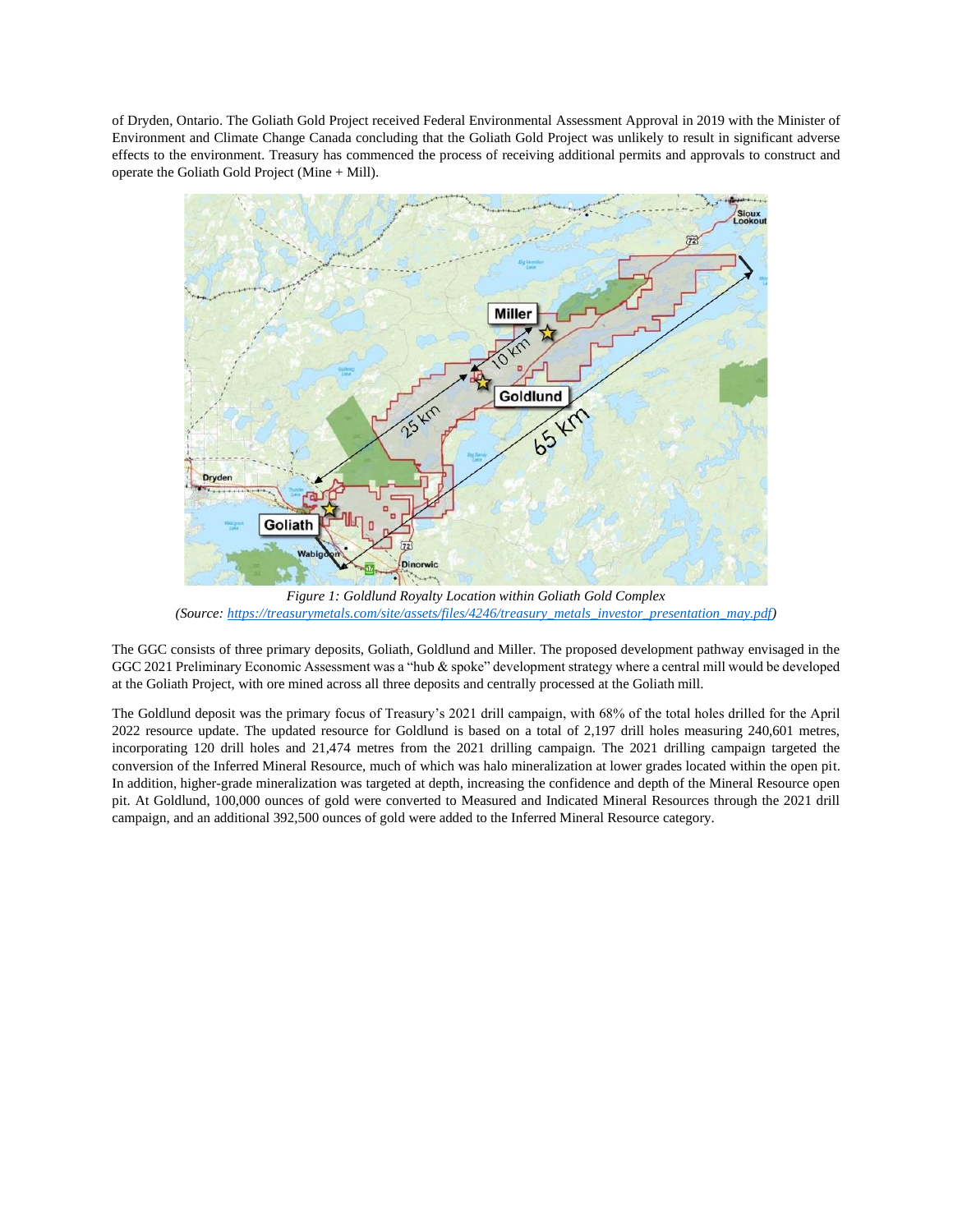

*Figure 2: Goldlund Royalty Area, Mineralised Zones and PEA Pit Designs (Source: [https://treasurymetals.com/site/assets/files/4246/treasury\\_metals\\_investor\\_presentation\\_may.pdf\)](https://treasurymetals.com/site/assets/files/4246/treasury_metals_investor_presentation_may.pdf)* 

The Goldlund Royalty was created pursuant to a royalty agreement dated November 12, 2003 and covers nine patented claims and entitles Vox to a 1.0% NSR on any ore mined >50m depth beneath the historical Goldlund shaft collar. A historical partial buyback right to purchase 0.5% of the NSR for C\$500,000 expired three years from the date of the royalty agreement. Vox management estimates that the royalty claims cover the majority of the Goldlund mineralized wireframes contained in the March 2021 PEA pit designs as shown in Figure 2.

# **Goldlund Resource Estimate as at 17 January 2022**(1**)**

The following resource estimate outlined in Table 1 was updated by Treasury on 14 April 2022 as part of a consolidated GGC resource update that is based on a total of 3,185 drill holes measuring 540,329 metres for the Goliath, Goldlund and Miller deposits, incorporating 176 new drill holes and 41,072 metres since the mineral resource estimate set out in the March 2021 PEA of the GGC. This mineral resource estimate forms the basis for the pre-feasibility study on the project, which Treasury expects to complete in the second half of 2022.

| Goldlund (effective January 17, 2022.) |                  |         |               |            |           |
|----------------------------------------|------------------|---------|---------------|------------|-----------|
| <b>Type</b>                            | Classification   | Cut-off | <b>Tonnes</b> | Au $(g/t)$ | Au $(Oz)$ |
| <b>Open Pit</b>                        | <b>Measured</b>  | 0.30    | 0             | 0.00       | 0         |
|                                        | <b>Indicated</b> | 0.30    | 33,353,000    | 0.85       | 911,000   |
|                                        | Meas+Ind         | 0.30    | 33,353,000    | 0.85       | 911,000   |
|                                        | <b>Inferred</b>  | 0.30    | 28,833,000    | 0.73       | 680,200   |
| Underground                            | Measured         | 2.20    | 0             | 0.00       | 0         |
|                                        | Indicated        | 2.20    | 222,000       | 4.06       | 29,000    |
|                                        | Meas+Ind         | 2.20    | 222,000       | 4.06       | 29,000    |
|                                        | <b>Inferred</b>  | 2.20    | 222,000       | 3.26       | 23,300    |
| <b>Total</b>                           | <b>Measured</b>  |         | 0             | 0.00       | 0         |
|                                        | Indicated        |         | 33,575,000    | 0.87       | 940,000   |
|                                        | Meas+Ind         |         | 33,575,000    | 0.87       | 940,000   |
|                                        | <b>Inferred</b>  |         | 29.055.000    | 0.75       | 703,500   |

*Table 1: Goldlund Resource Estimate as at 17 January 2022*

*(Source: [https://treasurymetals.com/site/assets/files/4233/20220414\\_-\\_treasury\\_metals\\_ggc\\_mre\\_update\\_final.pdf](https://treasurymetals.com/site/assets/files/4233/20220414_-_treasury_metals_ggc_mre_update_final.pdf) )*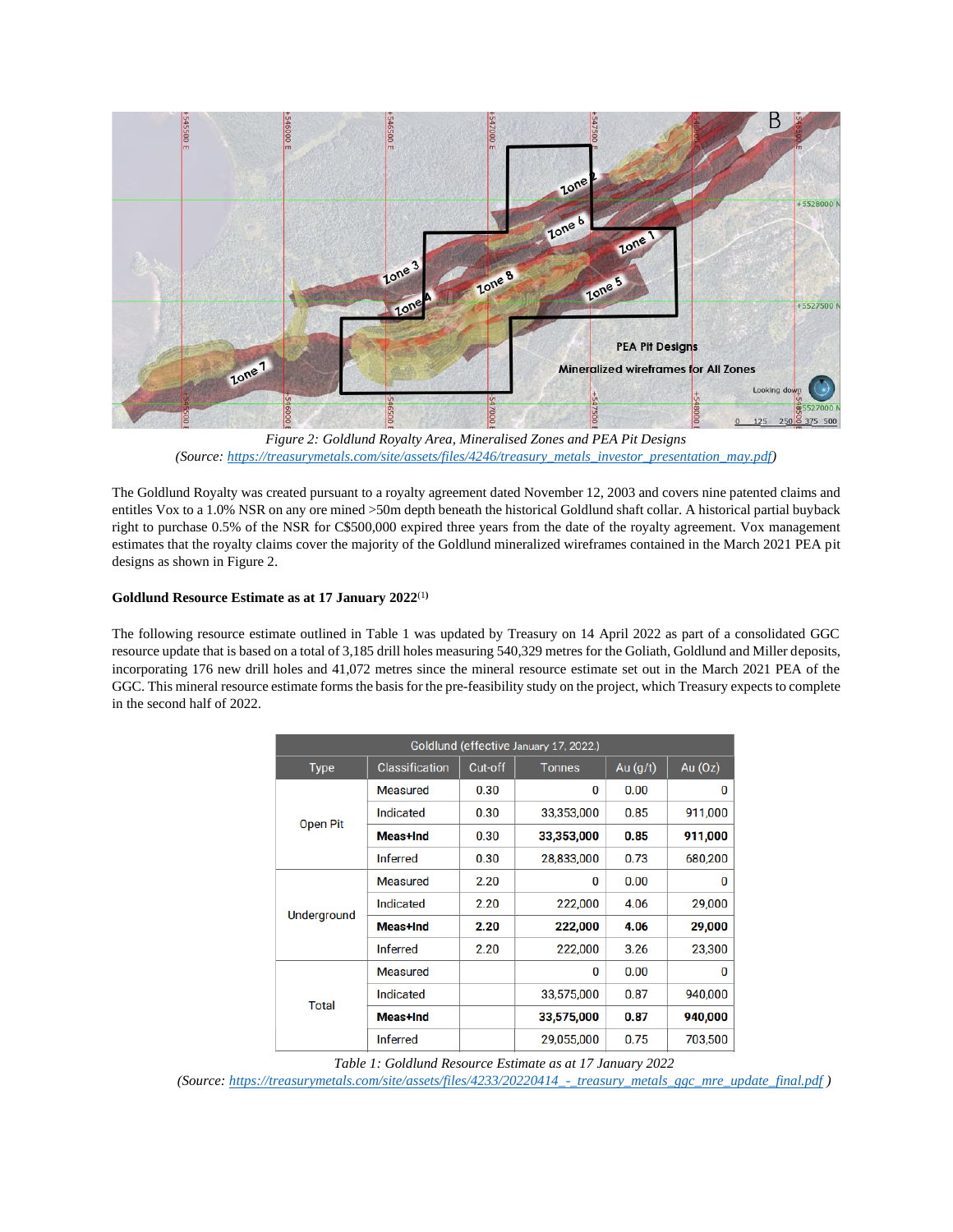For more information on the Goldlund Project, please visit the Treasury website at [https://treasurymetals.com/.](https://treasurymetals.com/)

## **Asset Overview – Beschefer(2)**

The Beschefer Project covers approximately 962 acres and is located in the Northern Abitibi Greenstone Belt, 14 km east of the past-producing polymetallic Selbaie Mine, 45 km northeast of the Casa Berardi Mine and 30 km from Wallbridge's Fenelon Gold property. Historically, the area has mainly been explored for volcanogenic massive sulfide deposits similar to the Matagami camp and the Selbaie Mine.

Gold mineralization was discovered in the B-14 Zone in 1995 by Billiton Canada Inc. and the Beschefer Project saw very limited exploration before the involvement by Excellon in 2011, which completed approximately 17,000 metres of drilling up to 2013. There has been limited exploration at Beschefer since 2013 with the exception of 1,600 meters drilled by Wallbridge in 2018.



*Figure 3: Beschefer Project Area and surrounding operators (Source[: https://www.goldseekresources.com/beschefer-project/\)](https://www.goldseekresources.com/beschefer-project/)*

Beschefer is the subject of a four-year option agreement dated on or around March 2, 2021 for Goldseek to acquire the Beschefer Property from Wallbridge for a C\$3M work commitment and issuance of 4 million Goldseek shares. Goldseek management are currently focussed on 3D modelling of historical gold zones, completion of a 4,000m – 9,000m drilling program for 2022 and preparation of a maiden resource estimate, expected in the second half of 2022.

Historical drilling highlights at the Beschefer project include:

- 55.63 g/t gold over 5.57 metres in hole BE13-038 (including 224 g/t over 1.23m)
- 13.07 g/t gold over 8.75 metres in hole B12-014 (including 58.5 g/t over 1.5m)
- 3.56 g/t gold over 28.4 metres in hole B14-006 (including  $7.42$  g/t over  $5.5m$ )
- 10.28 g/t gold over 8.00 metres in hole B14-35 (including 86.74 g/t over 0.60m)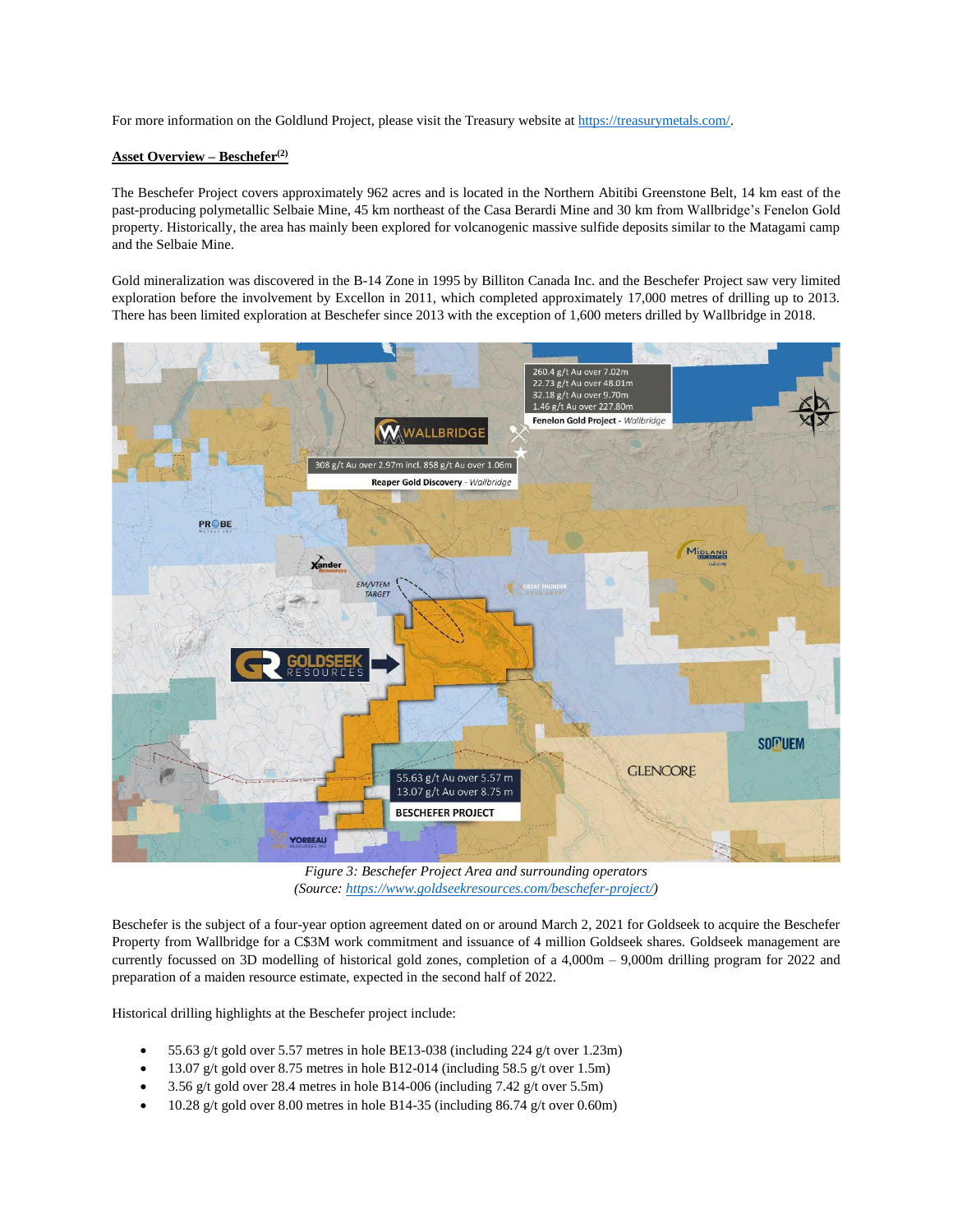The Beschefer royalty is an effective 30% interest in a historical 2.0% NSR royalty that has an unexercised partial 1.0% NSR buyback for C\$1.0M (on a 100% basis). For more information on the Beschefer Project, please visit the Goldseek website at <https://www.goldseekresources.com/beschefer-project/> or the Wallbridge website at [https://wallbridgemining.com/our](https://wallbridgemining.com/our-projects/other-gold-assets/beschefer/)[projects/other-gold-assets/beschefer/.](https://wallbridgemining.com/our-projects/other-gold-assets/beschefer/)

## **Asset Overview – Torogold**

The Torogold Royalty was created pursuant to the *Denton and Thorneloe Townships Property Sale and Purchase Agreement* between Homestake Canada Inc. ("**Homestake**"), Torogold Resources Inc. ("**Torogold Resources**") and Band-Ore Resources Limited dated March 1, 1994. Both Homestake and Torogold Resources were each issued a 1.5% NSR royalty (3.0% NSR in aggregate), subject to a partial buyback right for each royalty of 0.5% NSR for C\$1M that is currently unexercised.

The Homestake portion of the royalty rights were subsequently acquired by Royal Gold Inc. (NASDAQ: RGLD) and the Torogold Royalty rights were subsequently assigned from Torogold Resources to an individual prospector residing in Canada, the latter of which is the subject of the Transaction with Vox. The historical Torogold royalty area covers the Gold River gold deposit, which is further described in the *Technical Report on the Update of Mineral Resource Estimate for the Gold River Property, Thorneloe Township, Timmins Ontario, Canada* with an effective date of January 17, 2012, which can be found at this lin[k here.](https://www.sec.gov/Archives/edgar/data/1279944/000110465912024569/a12-9222_1ex99d1.htm)

Further confirmatory due diligence on the Torogold royalty rights is ongoing, and for this reason, only a nominal purchase price has been ascribed to the royalty by Vox and the seller of the royalty. The rights purported to be assigned by the royalty seller to Vox are still subject of an ongoing review and may require supplemental information. Vox is in the process of obtaining additional information and/or documentation, which will be the primary focus of further due diligence and discovery work carried out by the Company.

## **Transaction Closing**

The Transaction is subject to the final acceptance of the TSX Venture Exchange, which the Company expects will be delivered prior to the end of June 2022.

#### **Market Awareness Engagement**

Vox also announces that it has entered into an agreement for services (the "**Agreement**") with GRA Enterprises LLC ("**GRA**"), effective June 3, 2021, pursuant to which GRA will provide consulting and media advisory services. Services will include the production and publication of investor bulletins on the National Inflation Association website, distribution of investor bulletins to GRA's e-mail list, posts via GRA's social media accounts, and comprehensive coverage of developments at Vox in order to enhance the Company's visibility and awareness with the global investment community, in accordance with TSX Venture Exchange policies and applicable securities laws. The Agreement has an initial term of three months, and, unless terminated at the option of either party, will renew for successive three-month periods. GRA will receive US\$25,000 per three-month period out of the Company's cash on hand as compensation for its services to the Company. GRA will not receive any securities as compensation and does not hold any interest, directly or indirectly, in Vox or its securities. GRA's office is located at 112 Camp Lane, Mooresville, NC, 28117-8925.

#### **Qualified Person**

Timothy J. Strong, MIMMM, of Kangari Consulting LLC and a "Qualified Person" under National Instrument 43-101 – *Standards of Disclosure for Mineral Projects*, has reviewed and approved the scientific and technical disclosure contained in this press release.

#### **About Vox**

Vox is a returns focused precious metals royalty company with a portfolio of over 50 royalties and streams spanning eight jurisdictions. The Company was established in 2014 and has since built unique intellectual property, a technically focused transactional team and a global sourcing network which has allowed Vox to target the highest risk-adjusted returns in the mining royalty sector. Since the beginning of 2020, Vox has announced over 20 separate transactions to acquire over 45 royalties.

Further information on Vox can be found at www.voxroyalty.com.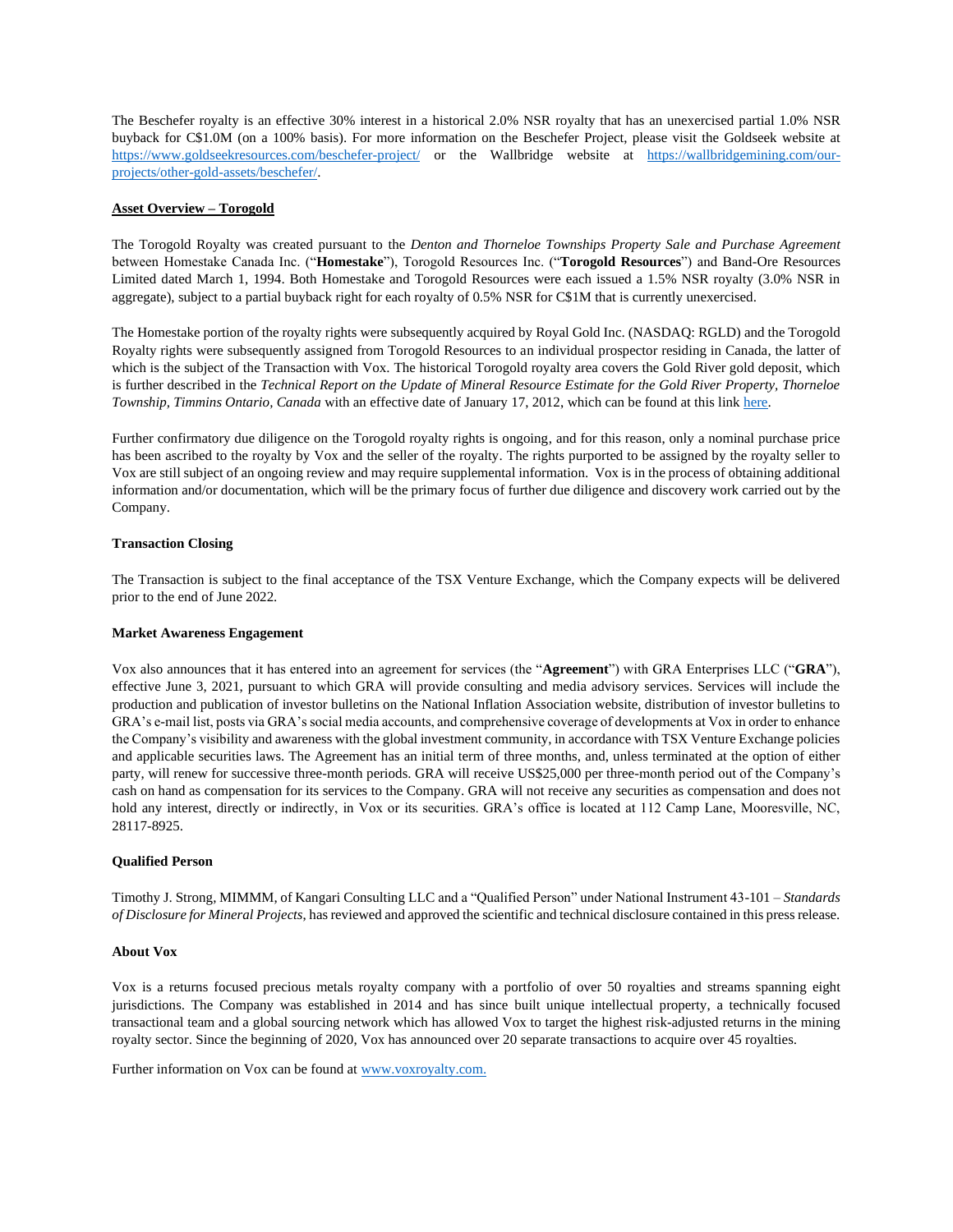For further information contact:

Spencer Cole Chief Investment Officer [spencer@voxroyalty.com](mailto:spencer@voxroyalty.com)

Kyle Floyd Chief Executive Officer [info@voxroyalty.com](mailto:info@voxroyalty.com)

## **Cautionary Note Regarding Forward Looking Information**

*This news release contains certain forward-looking statements. Any statements that express or involve discussions with respect to predictions, expectations, beliefs, plans, projections, objectives, assumptions or future events or performance (often, but not always, using words or phrases such as "expects" or "does not expect", "is expected", "anticipates" or "does not anticipate" "plans", "estimates" or "intends" or stating that certain actions, events or results " may", "could", "would", "might" or "will" be taken, occur or be achieved) are not statements of historical fact and may be "forward-looking statements". Forward-looking statements are subject to a variety of risks and uncertainties which could cause actual events or results to materially differ from those reflected in the forward-looking statements.*

*The forward-looking statements and information in this press release include, but are not limited to, statements regarding the royalties and projects related thereto (including expectations for construction decisions, resource estimates or production from the underlying projects and estimates of project success), the ability of Vox to complete adequate due diligence on all three royalties to a satisfactory level, and the ability of the company to acquire effective ownership of all three royalties. Such statements and information reflect the current view of Vox. By their nature, forward-looking statements involve known and unknown risks, uncertainties and other factors which may cause Vox's actual results, performance or achievements or other future events, to be materially different from any future results, performance or achievements expressed or implied by such forward-looking statements.* 

*Should one or more of these risks, uncertainties or other factors materialize, or should assumptions underlying the forward-looking information or statement prove incorrect, actual results may vary materially from those described herein as intended, planned, anticipated, believed, estimated or expected. Vox cautions that the foregoing list of material factors is not exhaustive. When relying on the Company's forward-looking statements and information to make decisions, investors and others should carefully consider the foregoing factors and other uncertainties and potential events.* 

*Vox has assumed that the material factors referred to in the previous paragraph will not cause such forward looking statements and information to differ materially from actual results or events. However, the list of these factors is not exhaustive and is subject to change and there can be no assurance that such assumptions will reflect the actual outcome of such items or factors. The forward-looking information contained in this press release represents the expectations of Vox as of the date of this press release and, accordingly, is subject to change after such date. Readers should not place undue importance on forward looking information and should not rely upon this information as of any other date. While Vox may elect to, it does not undertake to update this information at any particular time except as required in accordance with applicable laws.*

*Neither the TSX Venture Exchange nor its Regulation Services Provider (as that term is defined in policies of the TSX Venture Exchange) accepts responsibility for the adequacy or accuracy of this release.*

#### **Technical and Third-Party Information**

Except where otherwise stated, the disclosure in this press release is based on information publicly disclosed by project operators based on the information/data available in the public domain as at the date hereof and none of this information has been independently verified by Vox. Specifically, as a royalty investor, Vox has limited, if any, access to the royalty operations. Although Vox does not have any knowledge that such information may not be accurate, there can be no assurance that such information from the project operators is complete or accurate. Some information publicly reported by the project operators may relate to a larger property than the area covered by Vox's royalty interests. Vox's royalty interests often cover less than 100% and sometimes only a portion of the publicly reported mineral reserves, mineral resources and production of a property.

#### **Technical References & Notes:**

- (1) Goldlund Resource Estimate released April 14, 2022 and dated January 17, 2022 [https://treasurymetals.com/news/treasury-metals-announces-updated-mineral-resource-122752/.](https://treasurymetals.com/news/treasury-metals-announces-updated-mineral-resource-122752/)
	- a. Mineral Resources were estimated by ordinary kriging by Dr. Gilles Arseneau, associate consultant of SRK Consulting (Canada) Inc., Mineral Resources were prepared in accordance with NI 43-101 and the CIM Definition Standards for Mineral Resources and Mineral Reserves (2014) and the CIM Estimation of Mineral